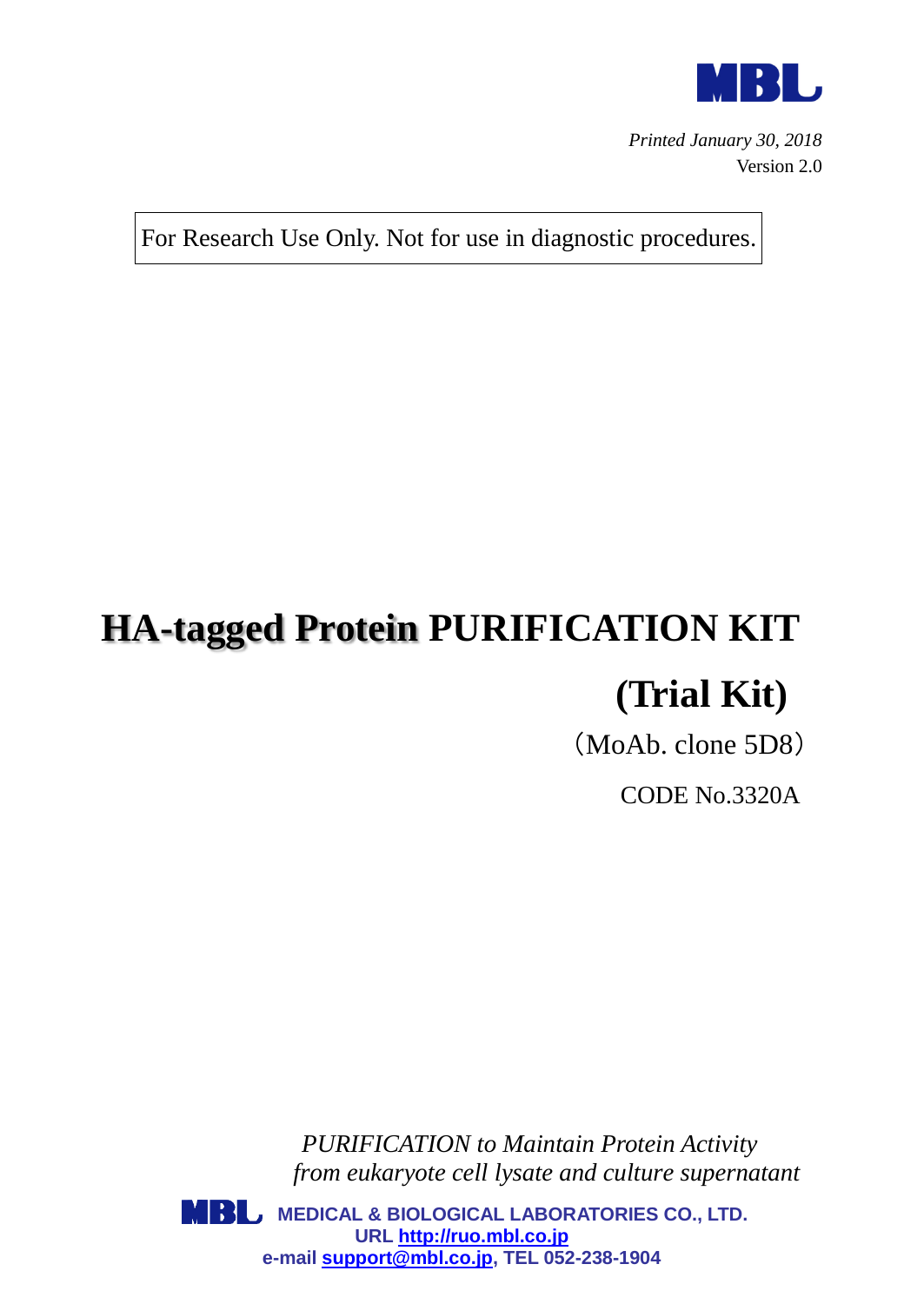### **Product Description**

The ability to isolate and study a purified protein lies at the heart of modern biochemistry. Researchers in many fields require highly purified, active proteins for studies involving signaling pathways, enzymology, receptor binding, DNA binding, post-transcriptional modifications, and much more. Thus, choosing a method of purification is an important aspect in maintaining protein structure and function.

Recombinant tagged protein purification methods and kits are now widely recognized. The HA epitope tag, YPYDVPDYA, is derived from Human influenza hemaglutinin (HA) 98-106 aa. This HA tag is also commonly used in such as mammalian cell expression vectors.

MBL's HA-tagged Protein PURIFICATION KIT is designed for the isolation of HA-tagged protein from cell culture supernatants containing serum and cell lysate under neutral pH condition. Severe conditions such as acidic or alkaline elution denature protein structure. However, a neutral pH elution can preserve protein activity and native conformation. MBL has developed the Anti-HA tag Beads to purify HA-tagged proteins quickly and efficiently. As the Beads can be used at neutral pH, the purified proteins can maintain the activity and conformation. The elution of HA-tagged proteins from the Beads is achieved by the addition of the HA peptide. As the HA peptide competes with HA-tagged proteins on the Beads, the purified proteins do not lose the protein activity. Using a Spin Column resulting in high efficiency has optimized the simple procedure of this kit.

#### **Kit Components**

Components sufficient for conducting 2 times purifications of HA-tagged protein.

| 1. Anti-HA tag Beads | 25% slurry: 12.5 $\mu$ L beads in 50 $\mu$ L total volume in PBS with 0.1% |  |  |
|----------------------|----------------------------------------------------------------------------|--|--|
|                      | ProClin 150 as preservative                                                |  |  |
| 2. Elution Peptide   | HA peptide, 200 µg in 100 µL PBS after reconstitution                      |  |  |
| 3. Spin Columns Sets | 2 columns with pre-inserted bottom plugs and top caps                      |  |  |
| 4. Wash Concentrate  | 10 x concentrate, 1 mL                                                     |  |  |

#### **Storage**

Store for up to 1 year from date of receipt at 2-8ºC. Do not freeze.

#### **Product Capacity**

The purification capacity of the Anti-HA tag Beads varies depending upon the HA-tagged protein. For examples, 5  $\mu$ L of Anti-HA Beads (20  $\mu$ L slurry) bound 8.5  $\mu$ g of a HA-tagged protein (32  $kDa$ ) and eluted 7  $\mu$ g of purified protein.

## **Materials Required but not Provided**

- 1. Micro centrifuge capable of 15,000 x g
- 2. Sampling tube (1.5 mL)
- 3. End-over-end rotator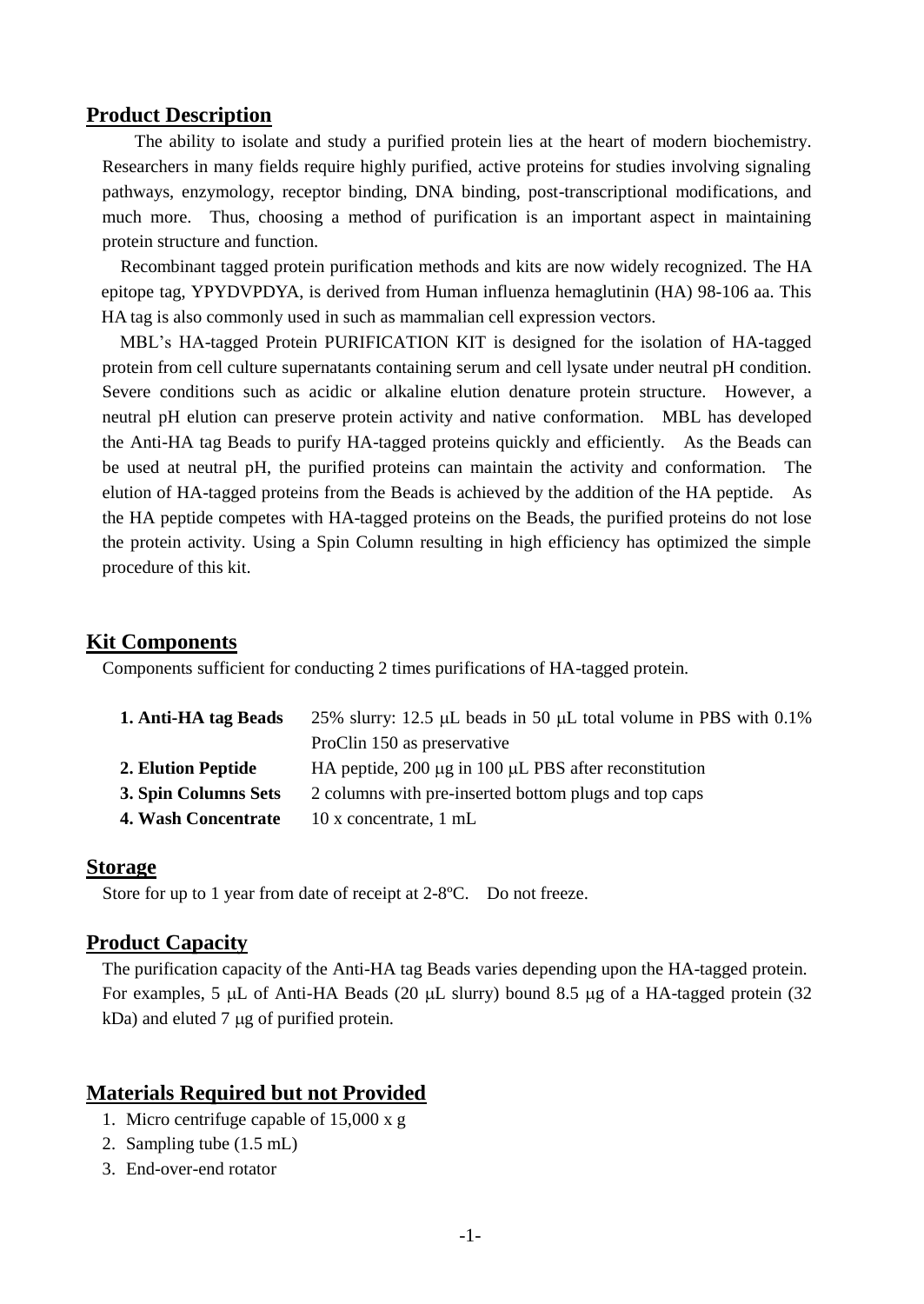- 4. PBS
- 5. Lysis buffer

Suitable Lysis buffer varies with cell type.

**Note**: see Additional Information

Homemade Lysis buffer

|                | 20-50 mM Tris-HCl, pH 7.5 or HEPES-KOH, pH 7.5 |
|----------------|------------------------------------------------|
| 50-250 mM      | NaCl.                                          |
| $5 \text{ mM}$ | EDTA                                           |
| $1\%$          | $NP-40$ or Triton $X-100$                      |
|                | if necessary add Protease Inhibitor Cocktail   |
|                | (e.g. SIGMA code P8340, PIERCE code 78415).    |

# **Protocols**

The following protocols are for the isolation of HA-tagged proteins produced in a 100-mm cell culture dish. The expression level of the HA-tagged protein may vary. If necessary, adjust the volume of Anti-HA tag Beads and Elution Peptide Solution proportionally.

# **Material Preparation**

1. Wash Solution

 Dilute Wash Concentrate with 9 times its volume of distilled water. (e.g. Dilute 0.1 mL of Wash Concentrate with 0.9 mL of distilled water.) For each Spin Column, prepare 1 mL of Wash Solution.

2. Elution Peptide Solution

Reconstitute the Elution Peptide with  $100 \mu L$  of distilled water. If you want to store the reconstituted Elution Peptide, prepare appropriate aliquots (e.g.  $45 \mu L \times 2$  tubes) and store at -20ºC. Repeated freezing and thawing is not recommended.

## **Procedure Summary (Purification from mammalian cultured cell lysate)**

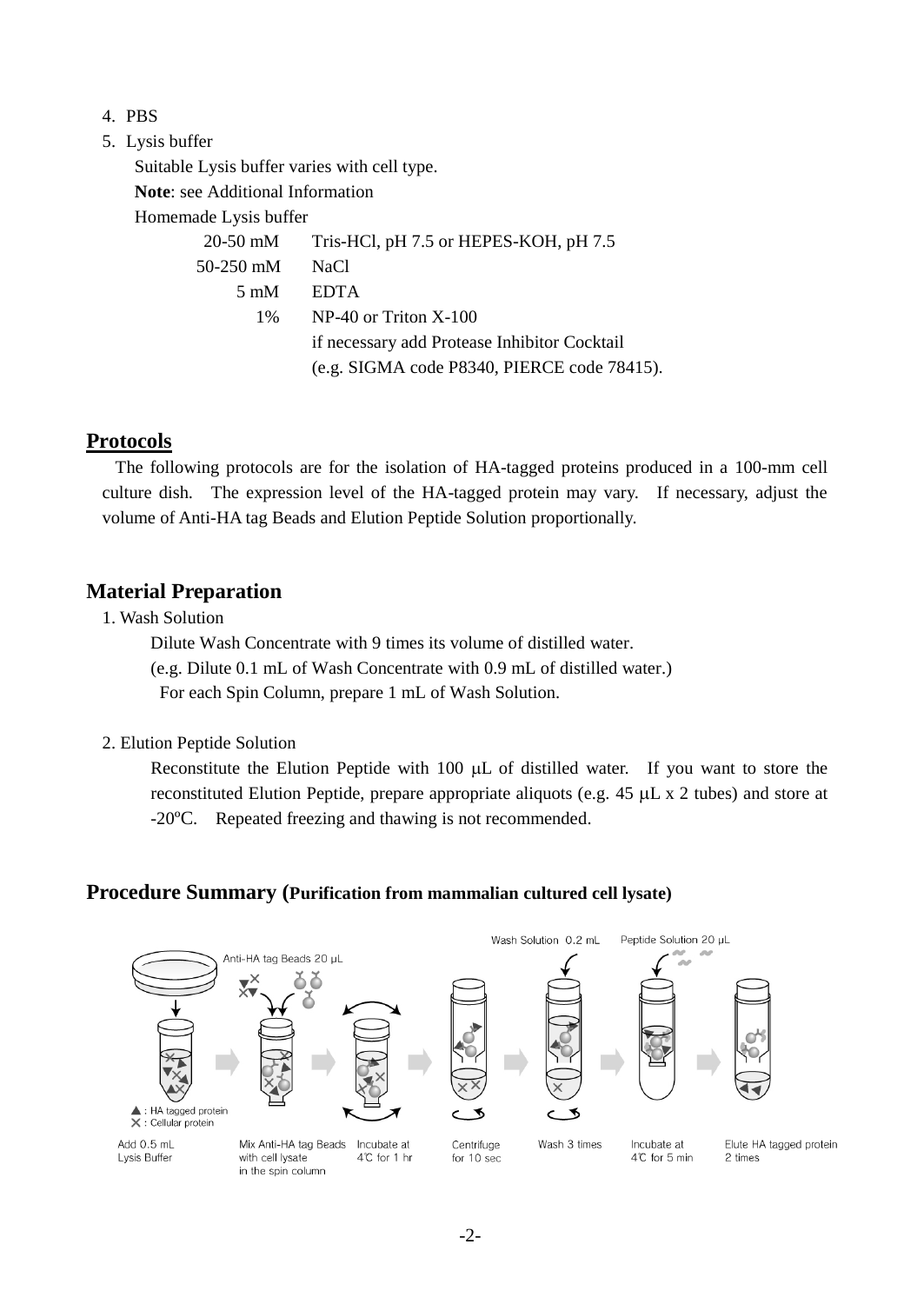# **A. Purification from mammalian cultured cell lysate**

## **(HA-tagged protein is not secreted from the cells)**

### **(Lysis of Mammalian or Insect Cells)**

- 1. Detach the cells from the culture dish if necessary, and collect the cell suspension into the centrifuge tube.
- 2. Centrifuge the cell suspension at 400 x g for 5 minutes to pellet the cells. Carefully remove and discard the supernatant.
- 3. Wash cells by resuspending the cell pellet in ice-cold PBS.
- 4. Centrifuge the cell suspension at 400 x g for 5 minutes to pellet the cells. Carefully remove and discard the supernatant.
- 5. Add 0.5 mL of Lysis buffer to the cell pellet and vortex.
- 6. Sonicate the sample for 15 seconds.
- 7. Incubate the sample for 15 minutes on ice.
- 8. Remove cell debris by centrifugation at 15,000 x g for 5 minutes at 4ºC.

#### **(Purification of HA-tagged Protein)**

- 9. Transfer the 0.5 mL of cell lysate (supernatant from step 8) to the Spin Column.
- 10. Resuspend the Anti-HA tag Beads by tapping and inverting the vial several times immediately before dispending. Don't vortex.
- 11. Dispense 20  $\mu$ L Anti-HA tag Beads suspension (5  $\mu$ L Beads) into the Spin Column. Screw on the cap.
- 12. Incubate with gentle end-over-end mixing for 1 hour at 4ºC. If the Spin Column does not fit your end-over-end rotator, put it in a suitable tube (e.g. 15 mL centrifuge tube) that fits your end-over-end rotator.
- 13. Loosen the top cap on the column. Remove the bottom plug. Don't discard the bottom plug. Place the Spin Column in a sampling tube. Centrifuge for 10 seconds. Discard the flow-through (or save for future analysis).
- 14. Take off the top cap. Keep the bottom plug off. Place the Spin Column in a sampling tube.
- 15. Add 0.2 mL of Wash Solution to each column. It is not necessary to stir the Spin Column. Centrifuge for 10 seconds. Discard the flow-through. Repeat this step two additional times.
- 16. Place the Spin Column in a new sampling tube.
- 17. For the first elution, screw the bottom plug on tightly. Add 20 µL Elution Peptide Solution to the Anti-HA tag Beads, then screw the top cap on tightly. Tap the tube gently several times. Incubate for  $\frac{5}{2}$  minutes at  $4^{\circ}$ C. Remove the top cap and bottom plug. Centrifuge for 10 seconds.
- 18. For the second elution, it is not necessary to place the bottom plugs and top cap on the Spin Column. Add 20  $\mu$ L Elution Peptide Solution to the Anti-HA tag Beads, then tap the tube gently several times. Incubate for 1 minute at 4ºC. Centrifuge for 10 seconds. The two eluates (step 17 and 18) may be pooled in one sampling tube.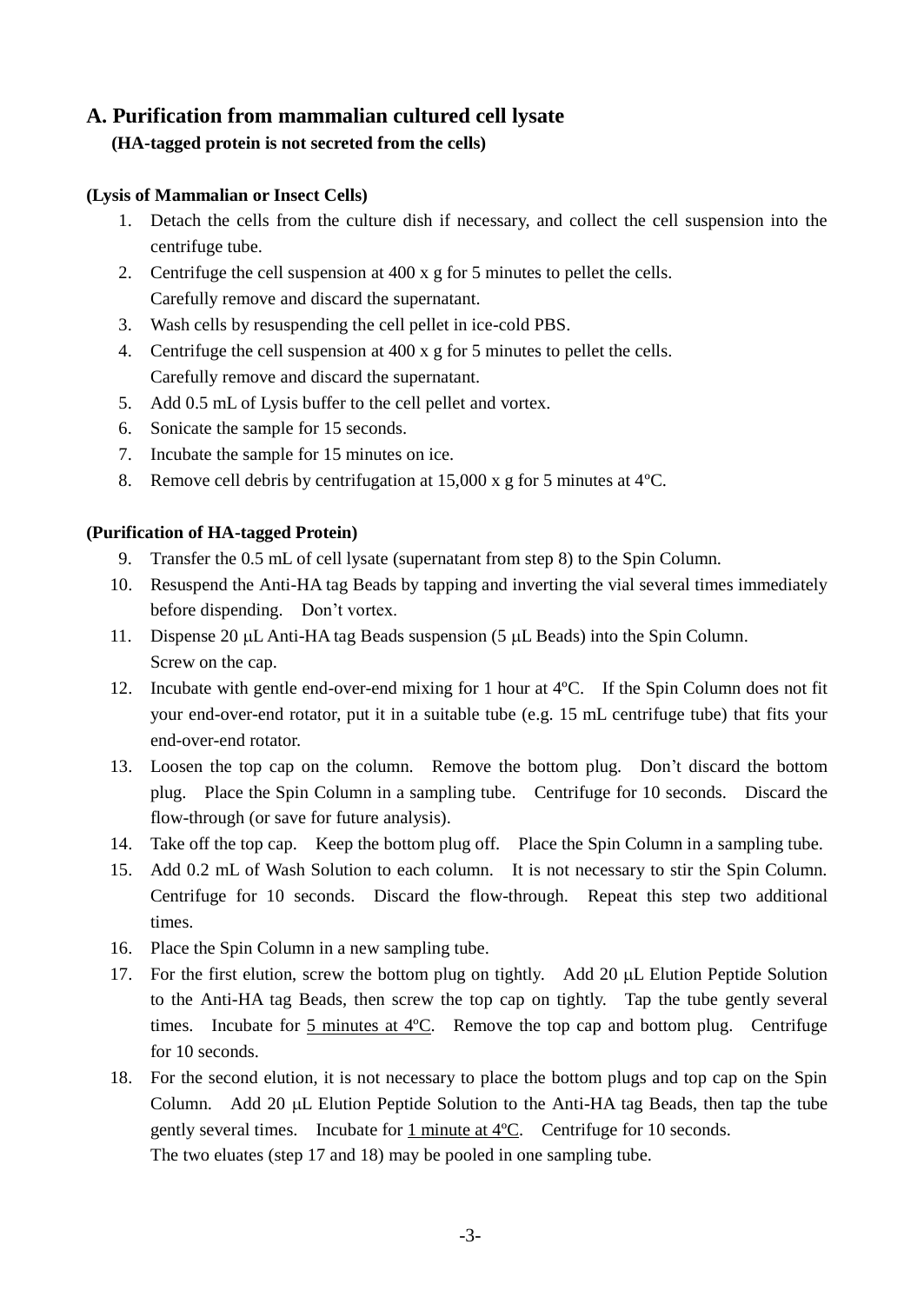# **B. Purification from culture supernatant**

## **(HA-tagged protein is secreted into the culture supernatant)**

- 1. Collect the culture supernatant from the cell culture dish into a 15 mL centrifuge tube.
- 2. Centrifuge at 400 x g for 5 minutes to remove cell debris.
- 3. Transfer the supernatant to a new 15 mL centrifuge tube.
- 4. Resuspend the Anti-HA tag Beads by tapping and inverting the vial several times immediately before dispending. Don't vortex.
- 5. Dispense 20  $\mu$ L Anti-HA tag Beads suspension (5  $\mu$ L beads) into the 15 mL centrifuge tube with culture supernatant. Screw on the cap.
- 6. Incubate with gentle end-over-end mixing for 1 hour at 4ºC.
- 7. Centrifuge at 400 x g for 5 minutes. Discard the supernatant (or save for future analysis), but leave 100-400 µL supernatant above the Anti-HA tag Beads.
- 8. Resuspend the Anti-HA tag beads in the  $100-400 \mu L$  supernatant by pipetting up and down several times.
- 9. Transfer the resuspended Anti-HA tag Beads in 100-400 µL supernatant to the Spin Column.
- 10. Keep the top cap off. Remove the bottom plug. Don't discard the bottom plug. Place the Spin Column in a sampling tube. Centrifuge for 10 seconds. Discard the flow-through (or save for future analysis). Keep the bottom plug off. Place the Spin Column in a sampling tube.
- 11. Add 0.2 mL of Wash Solution to each column. It is not necessary to stir the Spin Column. Centrifuge for 10 seconds. Discard the flow-through. Repeat this step two additional times.
- 12. Place the Spin Column in a new sampling tube.
- 13. For the first elution, screw the bottom plug on tightly. Add 20 µL Elution Peptide Solution to the Anti-HA tag Beads, then screw the top cap on tightly. Tap the tube gently several times. Incubate for 5 minutes at 4ºC. Remove the top cap and bottom plug. Centrifuge for 10 seconds.
- 14. For the second elution, it is not necessary to place the bottom plugs and top cap on the Spin Column. Add 20  $\mu$ L Elution Peptide Solution to the Anti-HA tag Beads, then tap the tube gently several times. Incubate for  $1$  minute at  $4^{\circ}$ C. Centrifuge for 10 seconds. The two eluates (step 13 and 14) may be pooled in one sampling tube.

(**Note**: Steps 11-14 of this protocol are identical to steps 15-18 of the first protocol.)

## **Related Products:**

| 3320     | <b>HA-tagged Protein Purification Kit</b>                  | 20 purifications                                        |
|----------|------------------------------------------------------------|---------------------------------------------------------|
| 3320A    | HA-tagged Protein Purification Kit                         | 2 purifications                                         |
| 3321     | HA-tagged Protein Purification Gel                         | $1 \text{ mL}$                                          |
| 3320-205 | HA-tag peptide                                             | $2$ mg x 5                                              |
| 3325     | DDDDK-tagged Protein Purification Kit                      | 20 purifications                                        |
| 3325A    | DDDDK-tagged Protein Purification Kit                      | 2 purifications                                         |
| 3326     | DDDDK-tagged Protein Purification Gel with Elution Peptide |                                                         |
|          |                                                            | $C_{1}$ 1 1 $T_{2}$ 1 $D_{3}$ $T_{1}$ 1 $T_{2}$ $T_{3}$ |

Gel: 1 mL x 1, Peptide: 1 mg x 5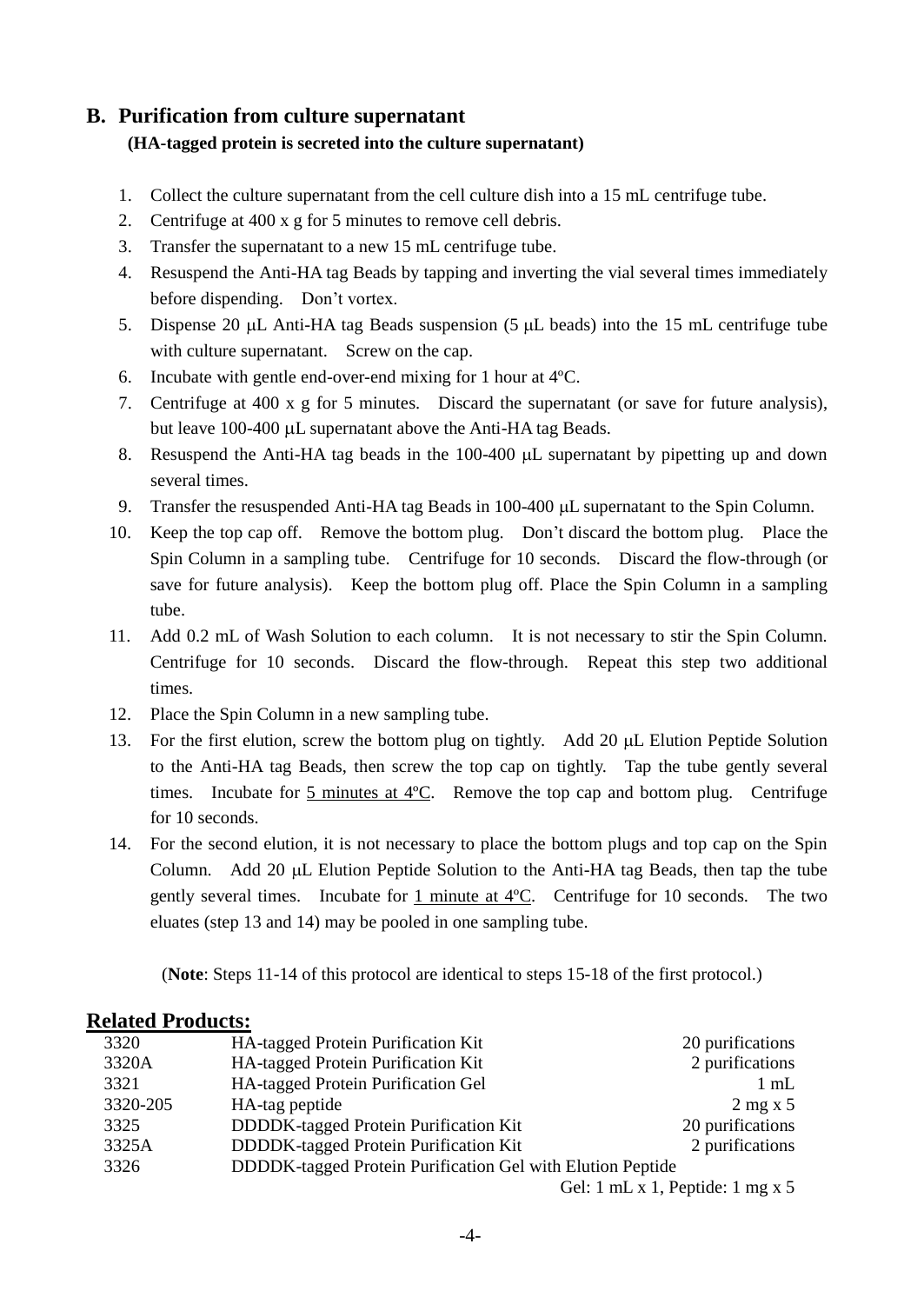| 3327     | DDDDK-tagged Protein Purification Gel with Elution Peptide      |                                                        |  |
|----------|-----------------------------------------------------------------|--------------------------------------------------------|--|
|          | Gel: 1 mL x 5, Peptide: 1 mg x $25$                             |                                                        |  |
| 3328     | DDDDK-tagged Protein Purification Gel                           | 5mLx1                                                  |  |
| 3329     | DDDDK-tagged Protein Purification Gel                           | 5mLx5                                                  |  |
| 3325-205 | DDDDK-tag peptide                                               | $1 \text{ mg} x 5$                                     |  |
| 3310     | His-tagged Protein Purification Kit                             | 20 purifications                                       |  |
| 3310A    | His-tagged Protein Purification Kit                             | 2 purifications                                        |  |
| 3311     | His-tagged Protein Purification Gel with Elution Peptide        |                                                        |  |
|          |                                                                 | Gel: $1 \text{ mL} x 1$ , Peptide: $2 \text{ mg } x 5$ |  |
| 3312     | His-tagged Protein Purification Gel with Elution Peptide        |                                                        |  |
|          |                                                                 | Gel: 1 mL x 5, Peptide: $2 \text{ mg } x 25$           |  |
| 3310-205 | His-tag peptide                                                 | $2$ mg x 5                                             |  |
| 3305     | c-Myc-tagged Protein Mild Purification Kit ver.2                | 20 purifications                                       |  |
| 3305A    | c-Myc-tagged Protein Mild Purification Kit ver.2                | 2 purifications                                        |  |
| 3306     | c-Myc-tagged Protein Mild Purification Gel with Elution Peptide |                                                        |  |
|          |                                                                 | Gel: $1 \text{ mL} x 1$ , Peptide: $1 \text{ mg } x 5$ |  |
| 3307     | c-Myc-tagged Protein Mild Purification Gel with Elution Peptide |                                                        |  |
|          |                                                                 | Gel: $1 \text{ mL} x 5$ , Peptide: $1 \text{ mg } x 5$ |  |
| 3300-205 | c-Myc-tag peptide                                               | $1 \text{ mg} \times 5$                                |  |
| 3317     | V5-tagged Protein Purification Kit Ver.2                        | 20 purifications                                       |  |
| 3317A    | V5-tagged Protein Purification Kit Ver.2                        | 2 purifications                                        |  |
| 3318     | V5-tagged Protein Purification Gel Ver.2                        | $1 \text{ mL}$                                         |  |
| 3315-205 | V5 peptide                                                      | $2$ mg x 5                                             |  |

# **Example of Purification Results 1**

**Purification of HA-tagged p62/SQSTM1 protein from cell lysate.**



SDS-PAGE (Coomassie Brilliant Blue Staining)

Human embryonic kidney cells (293T) were transfected with pCMV-HA-p62 and cultured for 60 hours. Cells were then lysed in the Lysis buffer (0.5 mL/100-mm dish) and purified according to the preceding protocol A.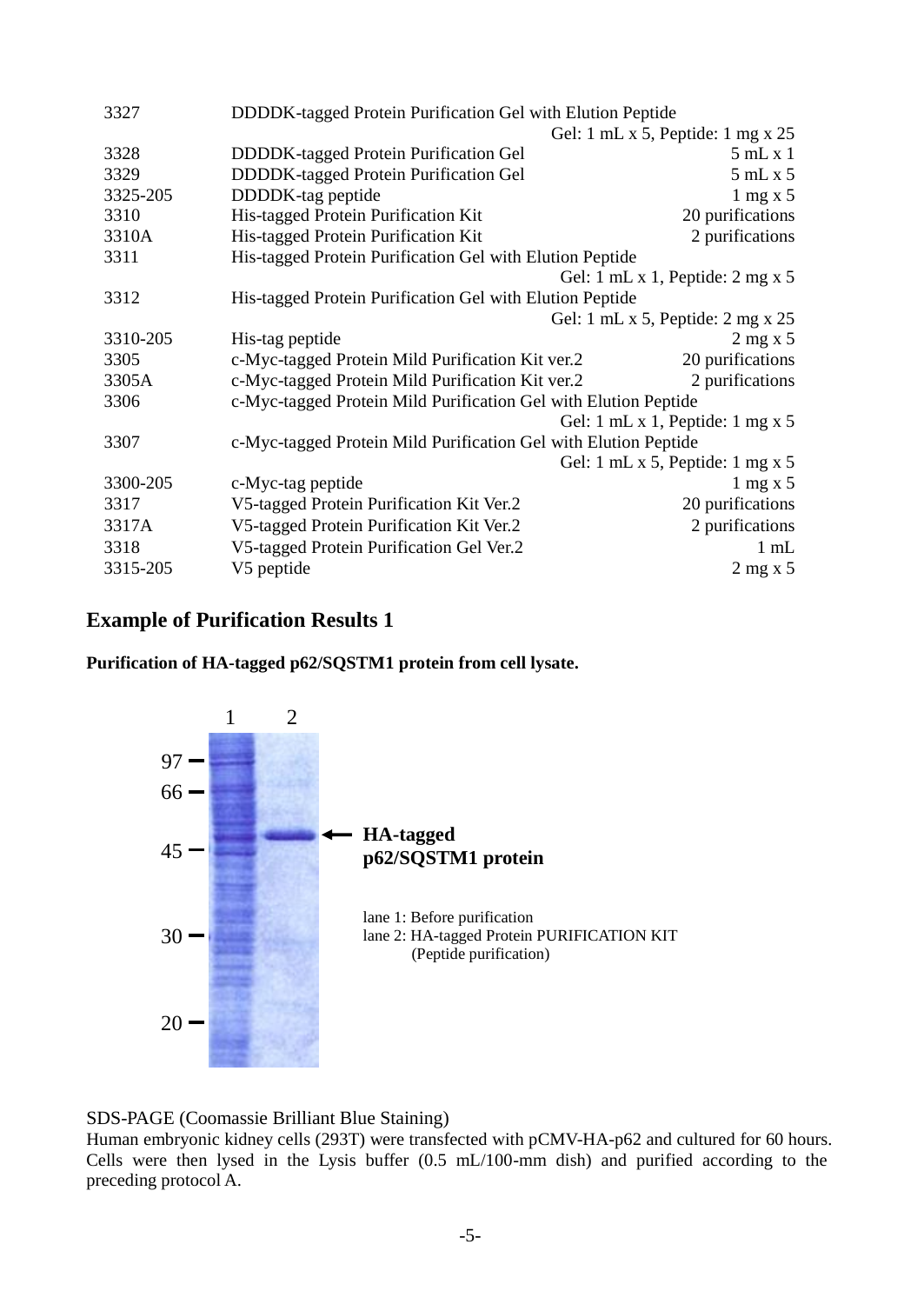# **Example of Purification Results 2**

## **Purification and enzymatic activity of HA-tagged -galactosidase**



SDS-PAGE (Coomassie Brilliant Blue Staining) & X-gal staining

Human embryonic kidney cells (293T) were transfected with pcDNA-HA- $\beta$ -galactosidase and cultured for 60 hours. Cells were then lysed in the Lysis buffer (0.5 mL/100-mm dish) and purified according to the preceding protocol A. For comparison, elution was carried out not only with peptide solution but also with acid solution and alkaline solution. Each purification was conducted with the same amount of Anti-HA tag Beads (5  $\mu$ L) and the same amount of elution solution (20  $\mu$ L x 2 times and then pooled).

Peptide elution solution: neutral pH

 0.1 M Glycine-HCl: pH 3.0 (Neutralize the elution immediately with 1 M Tris-HCl, pH 8.0) (Acid elution solution)

0.1 M NH<sub>3</sub>: pH 11.3 (Neutralize the elution immediately with 1 N acetic acid) (Alkali elution solution)

Enzymatic activity of each purification was performed using standard X-gal staining method.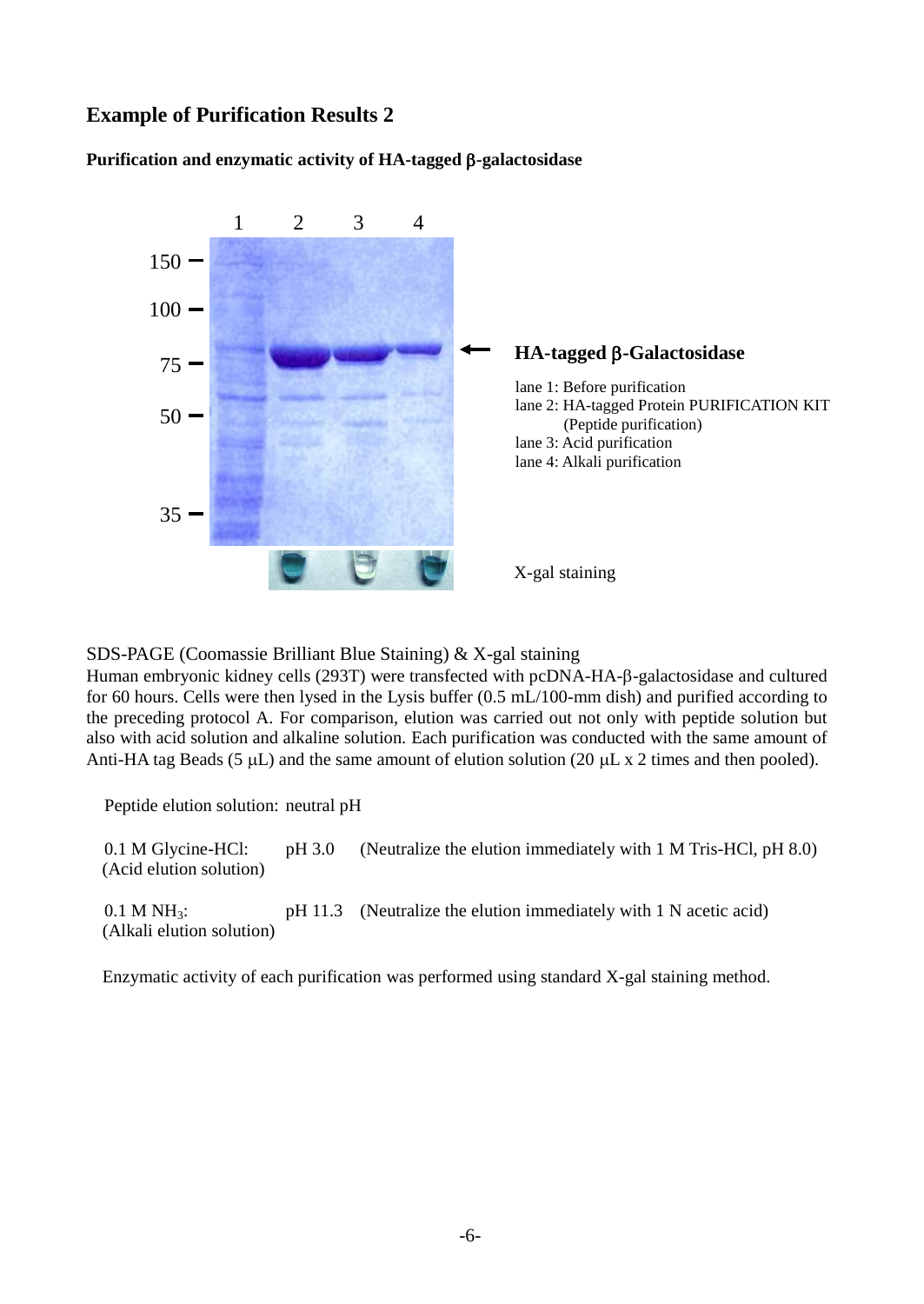## **Additional Information**

The "Yes" indicates the reagents can be used in the Lysis buffer for this kit up to the indicated concentration. The "No" indicates the reagents cannot be used in the Lysis buffer for this kit at the indicated concentration

## **Chaotropic agents**

|                        | Urea                        | 1 <sub>M</sub> | Yes            |
|------------------------|-----------------------------|----------------|----------------|
|                        | <b>Guanidine-HCl</b>        | 1 <sub>M</sub> | N <sub>0</sub> |
|                        |                             |                |                |
| <b>Reducing agents</b> |                             |                |                |
|                        | <b>DTT</b>                  | 10 mM          | <b>Yes</b>     |
|                        | 2-Mercaptoethanol           | 10 mM          | <b>Yes</b>     |
| <b>Surfactants</b>     |                             |                |                |
| <b>Nonionic</b>        | Tween-20                    | 5%             | Yes            |
|                        | <b>Triton X-100</b>         | 5%             | Yes            |
|                        | $NP-40$                     | 1%             | Yes            |
|                        | Digitonin                   | $1\%$          | <b>Yes</b>     |
|                        | $n-Octyl-\beta-D-gulcoside$ | 1%             | <b>Yes</b>     |
| <b>Zwitterionic</b>    | <b>CHAPS</b>                | 1%             | Yes            |
|                        | <b>CHAPSO</b>               | 1%             | <b>Yes</b>     |
| <b>Anionic</b>         | <b>SDS</b>                  | 0.05%          | N <sub>0</sub> |
|                        | <b>Sodium Deoxycholate</b>  | 0.5%           | Yes            |
| <b>Others</b>          |                             |                |                |
|                        | <b>NaCl</b>                 | 1 <sub>M</sub> | <b>Yes</b>     |
|                        | <b>Glycerol</b>             | 10%            | <b>Yes</b>     |
|                        | <b>EDTA</b>                 | 10 mM          | Yes            |
|                        |                             |                |                |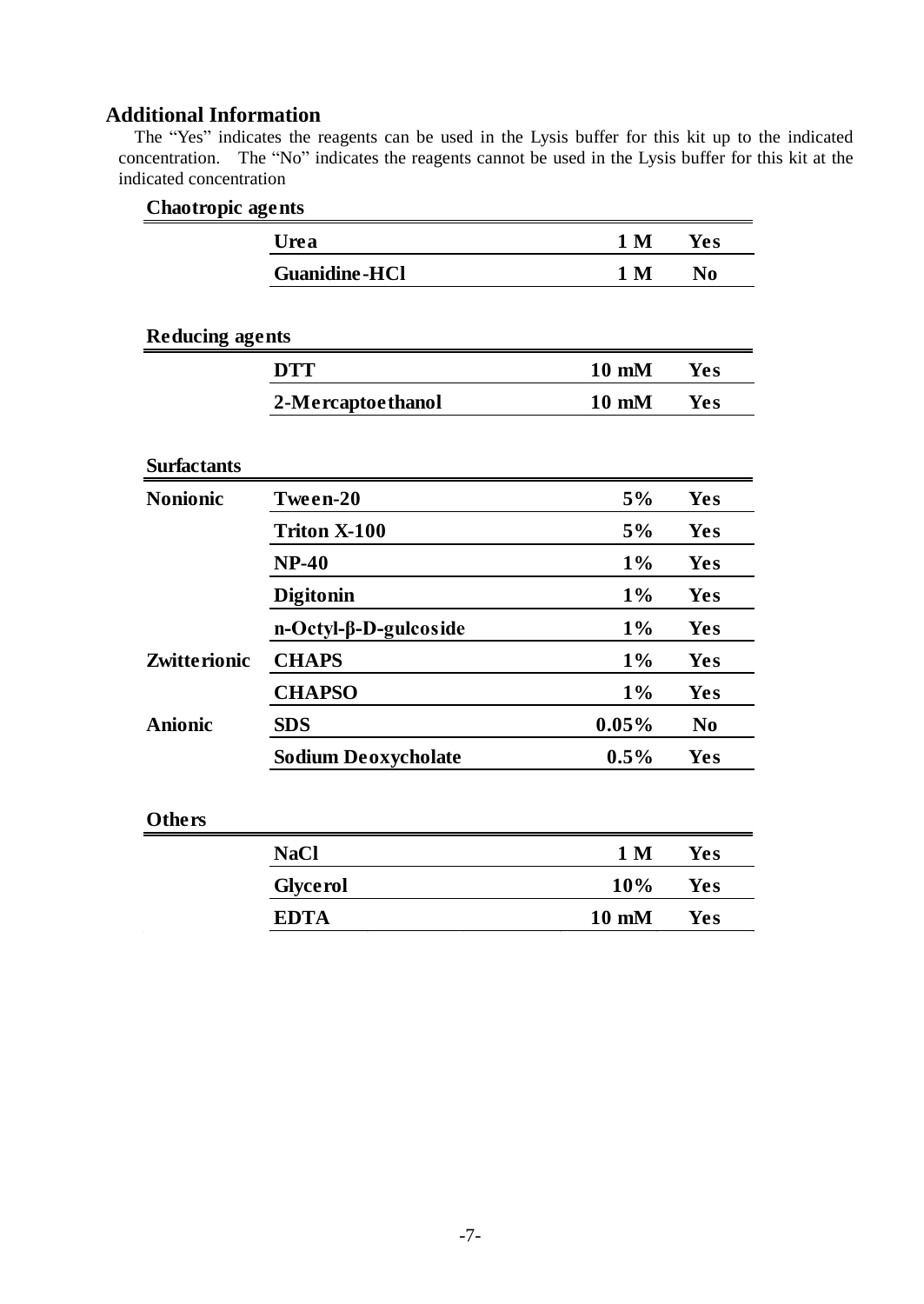#### はじめに

さまざまな研究分野で、活性のあるタンパク質、構造を保ったタンパク質を精製することは大変重要 です。活性や構造を保ったままでタンパク質を精製するためには、酸、アルカリなどの過酷な条件下で はなく、中性条件下で精製できることが理想です。このキットは、有血清培養上清中や哺乳動物細胞内 に強制発現させた HA tag 融合タンパク質(以下 HA tag タンパク質)を中性条件下で、スピンカラムを 使い簡便に精製可能にしたキットです。

HA tag はヒトインフルエンザウィルス A のヘマグルチニン由来の 9 アミノ酸配列(YPYDVPDYA) で、哺乳動物細胞の発現ベクターによく使用されています。

本キットにはHA tagを特異的に認識する抗HA tag抗体が結合した抗HA tagビーズを使用しています。 マイクロスピンカラム内で HA tag タンパク質を含む溶液と抗 HA tag ビーズを混合します。インキュベ ーション後の洗浄で HA tag タンパク質以外を洗い流します。その後、抗 HA tag ビーズに過剰量の HA ペプチドを含む溶液を加えることで、HA tag タンパク質と HA ペプチドの競合を生じさせ、抗 HA tag ビーズから HA tag タンパク質を解離させて回収します。

#### キット構成

哺乳動物細胞などに発現させた HA tag タンパク質を 2 回分精製するための試薬類が含まれます。

| 1. Anti-HA tag Beads | 50 µL (25%スラリー: 保存剤として0.1%の ProClin 150 を含有する |
|----------------------|-----------------------------------------------|
|                      | PBS に 12.5 $\mu$ L のビーズが入っています。)              |
| 2. Elution Peptide   | HA ペプチド, 200 $\mu$ g (凍結乾燥品)                  |
| 3. Spin Columns Sets | カラム2個とキャップ2個                                  |
| 4. Wash Concentrate  | 1 mL (10 倍濃縮品)                                |

### 保存

製品有効期限は、出荷後 1 年間です。2~8ºC で保存して下さい。凍結は避けて下さい。

### 精製のキャパシティー

精製のキャパシティーは HA tag タンパク質の種類によって異なります。 32 kDa の HA tag タンパク質 8 μg を精製した例では 20 μL の抗 HA tag ビーズ (25%スラリー) を用いて、 7.5 µg の HA tag タンパク質を回収することができました。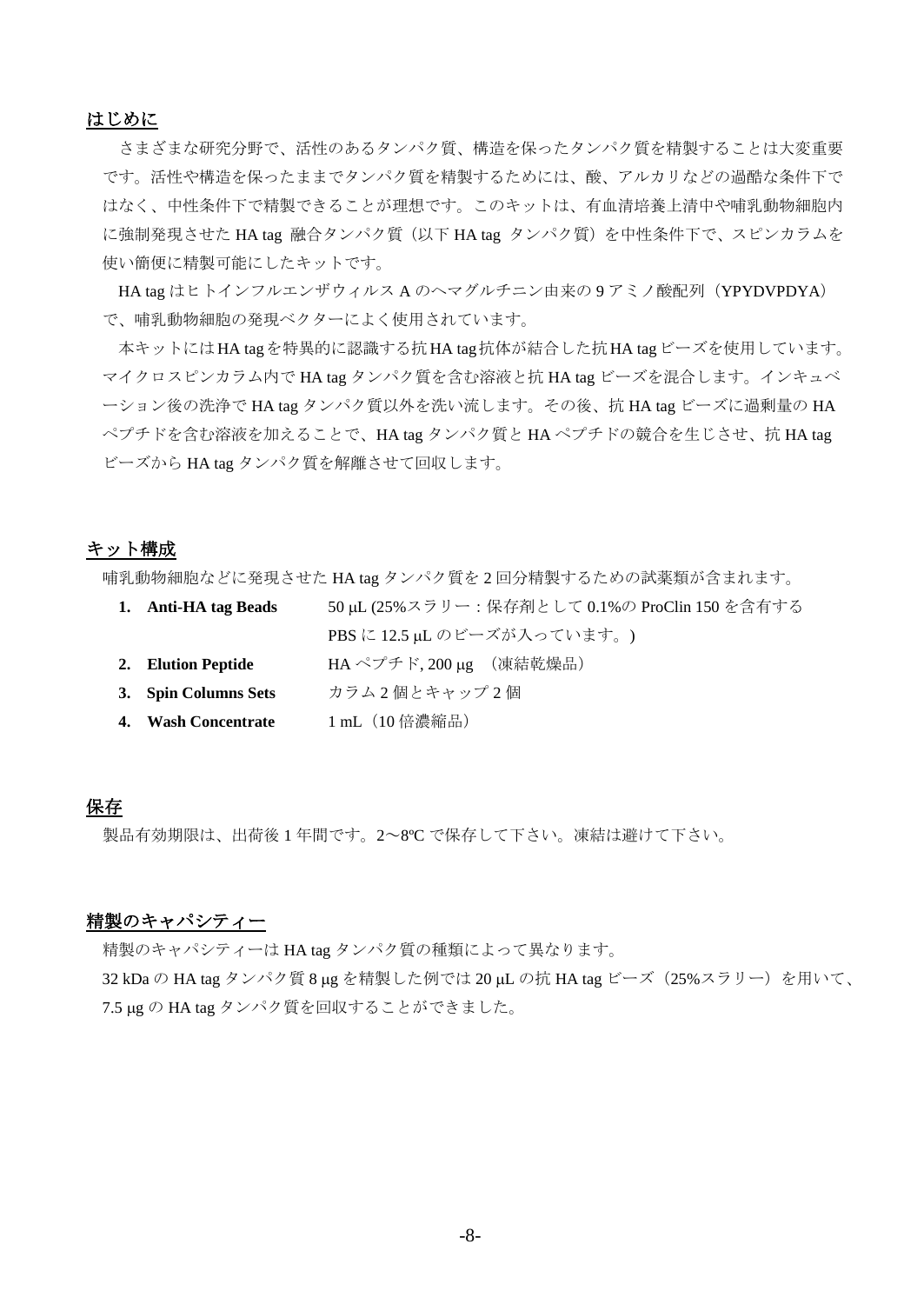## 必要なもの(**Kit** 以外)

- 1.マイクロ遠心機 (15,000 x g まで遠心できるもの)
- 2.1.5 mL マイクロチューブ
- 3.ローテーター
- 4.PBS
- 5.細胞溶解バッファー

細胞によって最適な細胞溶解バッファーの種類は異なります。

#### 試薬の使用可否表をご覧下さい。

自家製の例

20-50 mM Tris-HCl (pH 7.5) 又は HEPES-KOH (pH 7.5) 50-250 mM NaCl 5 mM EDTA 1 % NP-40 又は Triton X-100 必要に応じて Protease Inhibitor Cocktail を加えて下さい。 (例: SIGMA code P8340, PIERCE code 78415)

#### プロトコール

以下のプロトコールは 100-mm dish で培養した哺乳動物細胞で発現させた HA tag タンパク質を精製す る場合の例です。HA tag タンパク質の発現のレベルはさまざまです。発現させるタンパク質の種類、発現 系、細胞種、遺伝子導入用試薬あるいは培養日数などに影響されます。必要に応じて、哺乳動物細胞の培 養量や、抗 HA tag ビーズの量、溶出ペプチド溶液の量を調整して下さい。

#### 試薬の準備

1.洗浄液

Wash Concentrate (10 倍濃縮品) を超純水で 10 倍希釈して下さい。 (例:0.1 mL の Wash Concentrate に 0.9 mL の超純水を加えて下さい。) 1回の精製につき 1 mL の洗浄液を用意して下さい。

2.溶出ペプチド溶液

Elution Peptide (200 μg の HA ペプチドを 100 μL の PBS に溶解後、凍結乾燥してあります)に 100 μL の超純水を加えて数回ピペッティングして溶解して下さい。 溶解後の溶出ペプチド溶液を保存する場合は適切な量に分注(例: 45 µL x 2 チューブ) して、-20℃ に保存して下さい。凍結融解の繰り返しは避けて下さい。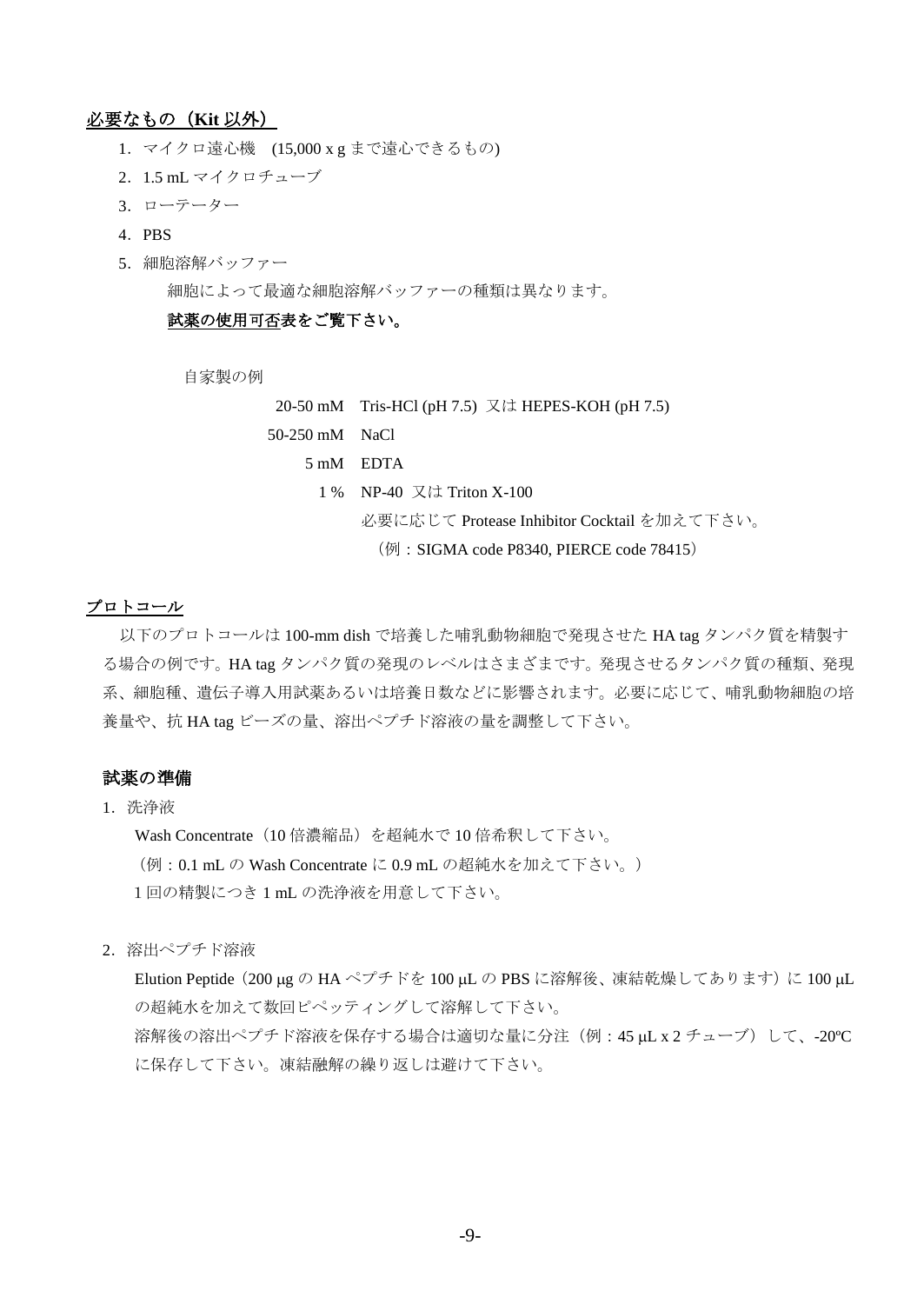#### 精製法の概略図(哺乳動物培養細胞からの精製)



#### **A.** 培養細胞からの精製(**HA tag** タンパク質が細胞外に分泌されない場合)

#### (細胞抽出液の調製)

- 1. HA tag タンパク質を発現させた細胞を 1.5 mL マイクロチューブに移します。 (必要に応じて、培養皿から細胞を剥がして下さい。)
- 2. 遠心チューブを 400 x g で 5 分間遠心後、上清を捨てます。
- 3. 冷却した PBS に細胞を懸濁します。
- 4. 遠心チューブを 400 x g で 5 分間遠心後、上清を捨てます。
- 5. 0.5 mL の細胞溶解バッファーを細胞ペレットに加え、ボルテックスします。
- 6. 15 秒超音波処理を行います。
- 7. 15 分間、氷の上に静置して下さい。
- 8. 15,000 x g、4ºC で 5 分間遠心します。(上清を使用します。)

#### (**HA tag** タンパク質の精製)

- 9. 細胞抽出液 (8. 遠心上清) 0.5 mL をスピンカラムに入れます。
- 10. 使用直前に抗 HA tag ビーズの容器を指で弾き、転倒混和することで均一なスラリーにして下さい。 ボルテックスはかけないで下さい。
- 11. スピンカラムに抗 HA tag ビーズのサスペンジョン 20 uL (5 uL ビーズ) を加え、キャップをします。
- 12. スピンカラムをローテーターにセットし、4ºC で 1 時間穏やかに転倒混和します。 ご使用のローテーターにスピンカラムがセットできない場合は、ローテーターにセットできる適当な チューブ(15 mL の遠心チューブなど)にスピンカラムを入れてセットして下さい。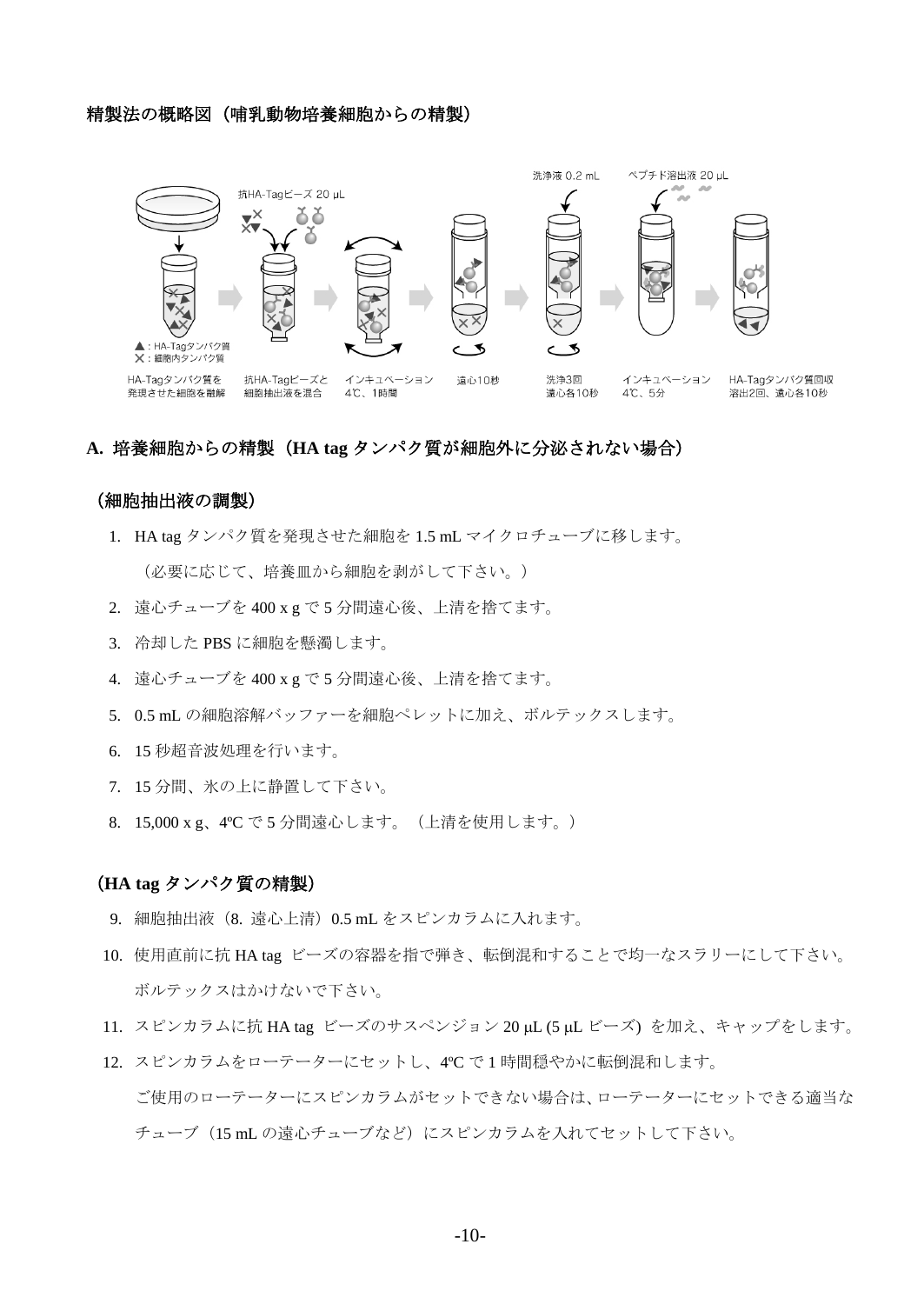- 13. スピンカラムの上のキャップをゆるめ、下のプラグを折り取ってください。(折り取った部分はカラ ムの下のプラグになりますので捨てないでください。) スピンカラムをマイクロチューブに入れて Flash で 10 秒間遠心します。マイクロチューブの液を捨てます(必要に応じて、後の分析のために取 っておきます)。
- 14. スピンカラムの上のキャップを取ります。下のプラグは外したままにしておきます。 スピンカラムをマイクロチューブに入れます。
- 15. スピンカラムに洗浄液を 0.2 mL 入れます。スピンカラムをゆすったりする必要はありません。 Flash で 10 秒間遠心しマイクロチューブの液を捨てます。これを 3 回繰り返します。
- 16. スピンカラムを新しいマイクロチューブに移します。
- 17. 下のプラグを閉めます。20 µL の溶出ペプチド溶液を抗 HA tag ビーズに加えます。上のキャップを閉 めます。マイクロチューブの外から、数回、軽く指で弾いて溶出ペプチド溶液と抗 HA tag ビーズを なじませた後、**4ºC** に **5** 分間に置きます。その後、上のキャップ、下のプラグをはずし、Flash で 10 秒間遠心し、溶出した HA tag タンパク質をマイクロチューブに回収します。
- 18. 2回目の溶出を行います。再度 20 μL の溶出ペプチド溶液を抗 HA tag ビーズに加えます。マイクロチ ューブの外から、数回、軽く指で弾いて溶出ペプチド溶液と抗 HA tag ビーズをなじませた後、**4ºC** に1分間置きます。(このときは上のキャップ、下のプラグははずしたままでかまいません。)Flash で 10 秒間遠心し、溶出した HA tag タンパク質をマイクロチューブに回収します。

17 と 18 のステップで溶出した HA tag タンパク質は 1 つのチューブに合わせて回収してもかまいま せん。

#### **B.** 培養上清からの精製(**HA tag** タンパク質が培養上清に分泌されている場合)

- 1. HA tag タンパク質を発現させた細胞の培養上清を 15 mL 遠心チューブに集めます。
- 2. 遠心チューブを 400 x g で 5 分間遠心して細胞を沈殿させます。
- 3. 培養上清を新しい 15 mL 遠心チューブに移します。
- 4. 使用直前に抗 HA tag ビーズの容器を指で弾き、転倒混和することで均一なスラリーにして下さい。 ボルテックスはかけないで下さい。
- 5. 抗 HA tag ビーズのサスペンジョン 20 μL (5 μL ビーズ) を培養上清の入った遠心チューブに加えま す。キャップをします。
- 6. ローテーターにセットし、4ºC で 1 時間穏やかに転倒混和します。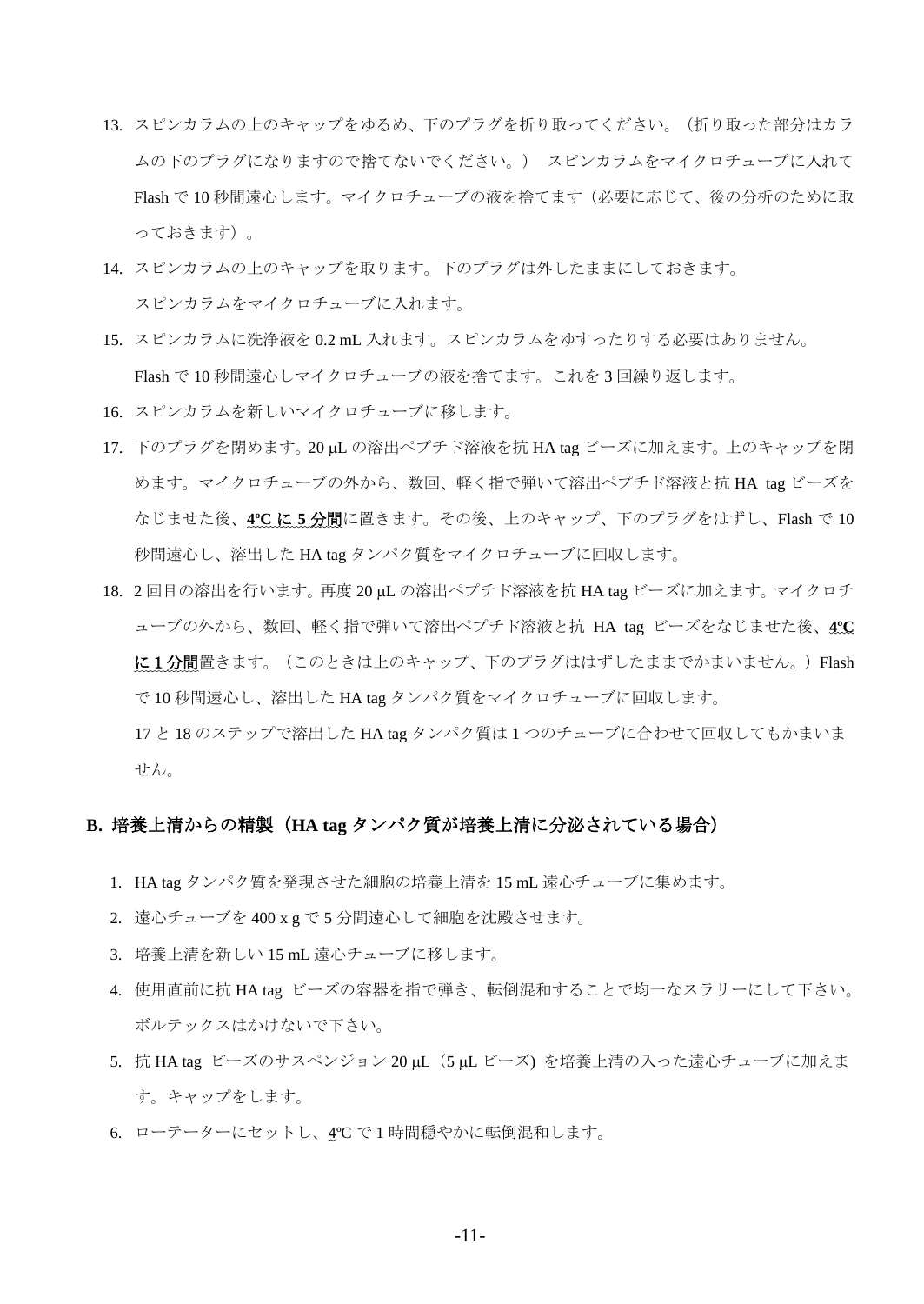- 7. 遠心チューブを 400 x g で 5 分間遠心します。上清を捨てますが(必要に応じて、後の分析のために 取っておきます)、上清を完全に除去しないで、100~400 uL は抗 HA tag ビーズといっしょに遠心チ ューブの中に残しておきます。
- 8. 遠心チューブの中に残した 100~400 µL の培養上清と抗 HA tag ビーズを、ピペッティングを数回繰 り返すことによって懸濁します。
- 9. 抗 HA tag ビーズと 100~400 µL の培養上清の懸濁液を下のプラグを折り取ったスピンカラムに移し ます。(折り取った部分はカラムの下のプラグになりますので捨てないでください。)
- 10. スピンカラムの上のキャップはしません。スピンカラムをマイクロチューブに入れて Flash で 10 秒 間遠心します。マイクロチューブの液を捨てます(必要に応じて、後の分析のために取っておきます)。 スピンカラムの下のプラグは外したままで、マイクロチューブに入れます。
- 11. 以下、**A.** 培養細胞からの精製 **15**~**18** に従い、精製を行います。

| 関連製品 |
|------|
|------|

| 3320     | HA-tagged Protein Purification Kit                              | 20 purifications                                       |  |
|----------|-----------------------------------------------------------------|--------------------------------------------------------|--|
| 3320A    | HA-tagged Protein Purification Kit                              | 2 purifications                                        |  |
| 3321     | HA-tagged Protein Purification Gel                              | $1 \text{ mL}$                                         |  |
| 3320-205 | HA-tag peptide                                                  | $2$ mg x 5                                             |  |
| 3325     | DDDDK-tagged Protein Purification Kit                           | 20 purifications                                       |  |
| 3325A    | DDDDK-tagged Protein Purification Kit                           | 2 purifications                                        |  |
| 3326     | DDDDK-tagged Protein Purification Gel with Elution Peptide      |                                                        |  |
|          |                                                                 | Gel: 1 mL x 1, Peptide: 1 mg x 5                       |  |
| 3327     | DDDDK-tagged Protein Purification Gel with Elution Peptide      |                                                        |  |
|          |                                                                 | Gel: 1 mL x 5, Peptide: 1 mg x 25                      |  |
| 3328     | DDDDK-tagged Protein Purification Gel                           | 5mLx1                                                  |  |
| 3329     | DDDDK-tagged Protein Purification Gel                           | 5mLx5                                                  |  |
| 3325-205 | DDDDK-tag peptide                                               | $1 \text{ mg} x 5$                                     |  |
| 3310     | His-tagged Protein Purification Kit                             | 20 purifications                                       |  |
| 3310A    | His-tagged Protein Purification Kit                             | 2 purifications                                        |  |
| 3311     | His-tagged Protein Purification Gel with Elution Peptide        |                                                        |  |
|          |                                                                 | Gel: $1 \text{ mL} x 1$ , Peptide: $2 \text{ mg } x 5$ |  |
| 3312     | His-tagged Protein Purification Gel with Elution Peptide        |                                                        |  |
|          |                                                                 | Gel: 1 mL x 5, Peptide: 2 mg x 25                      |  |
| 3310-205 | His-tag peptide                                                 | $2$ mg x 5                                             |  |
| 3305     | c-Myc-tagged Protein Mild Purification Kit ver.2                | 20 purifications                                       |  |
| 3305A    | c-Myc-tagged Protein Mild Purification Kit ver.2                | 2 purifications                                        |  |
| 3306     | c-Myc-tagged Protein Mild Purification Gel with Elution Peptide |                                                        |  |
|          |                                                                 | Gel: 1 mL x 1, Peptide: 1 mg x 5                       |  |
| 3307     | c-Myc-tagged Protein Mild Purification Gel with Elution Peptide |                                                        |  |
|          |                                                                 | Gel: 1 mL x 5, Peptide: 1 mg x 5                       |  |
| 3300-205 | c-Myc-tag peptide                                               | $1 \text{ mg} \times 5$                                |  |
| 3317     | V5-tagged Protein Purification Kit Ver.2                        | 20 purifications                                       |  |
| 3317A    | V5-tagged Protein Purification Kit Ver.2                        | 2 purifications                                        |  |
| 3318     | V5-tagged Protein Purification Gel Ver.2                        | $1 \text{ mL}$                                         |  |
| 3315-205 | V5 peptide                                                      | $2$ mg x 5                                             |  |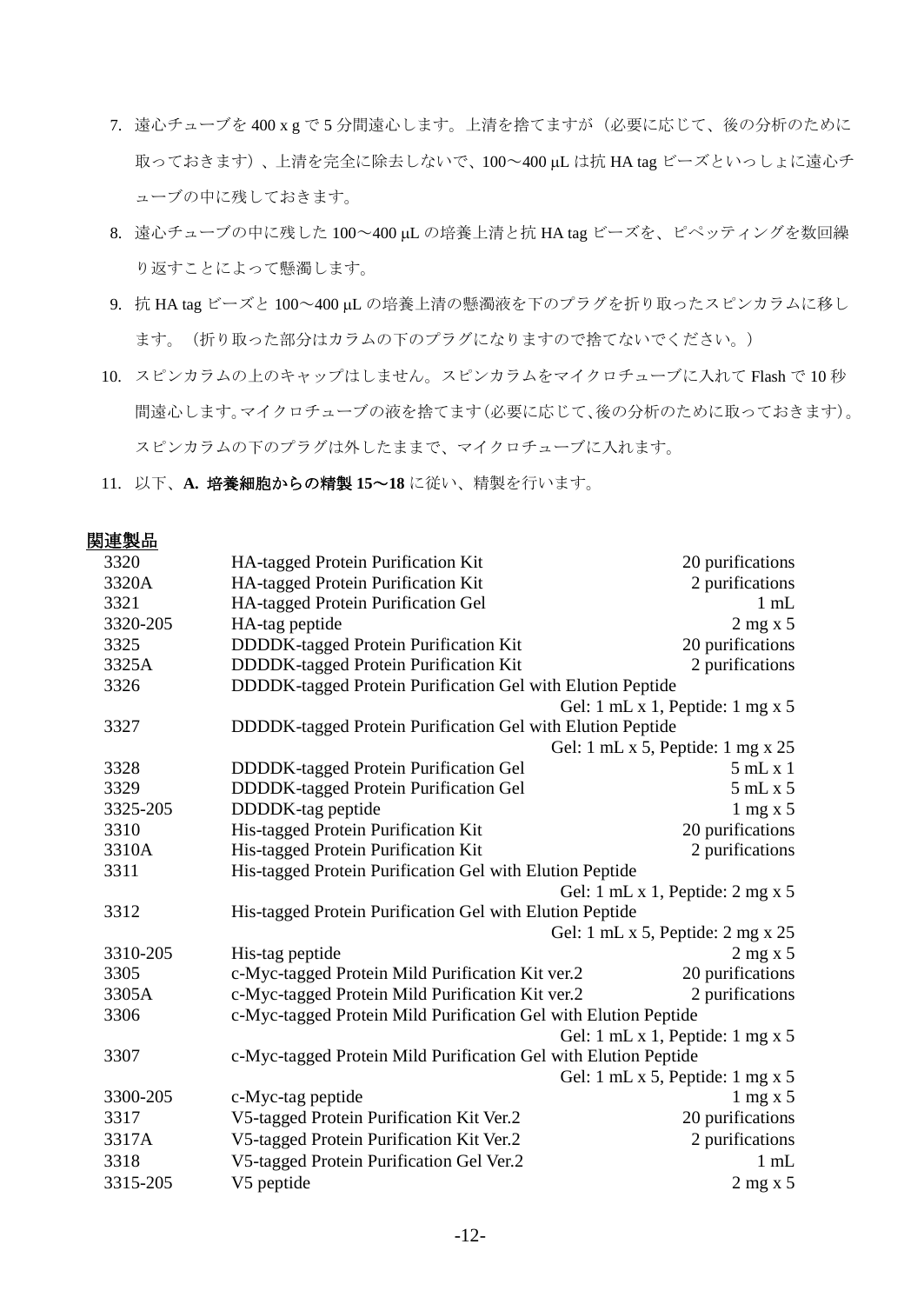# 精製の例 ①

HA-tagged p62/SQSTM1 タンパク質の精製 (SDS-PAGE クマシー染色)



ヒト胎児腎由来細胞株(293T)に pCMV-HA-p62 プラスミド DNA をトランスフェクションし、60 時間培養 しました。細胞を細胞溶解バッファー(0.5 mL/100-mm dish)に溶解させ、プロトコール A に記載 した方法で精製しました。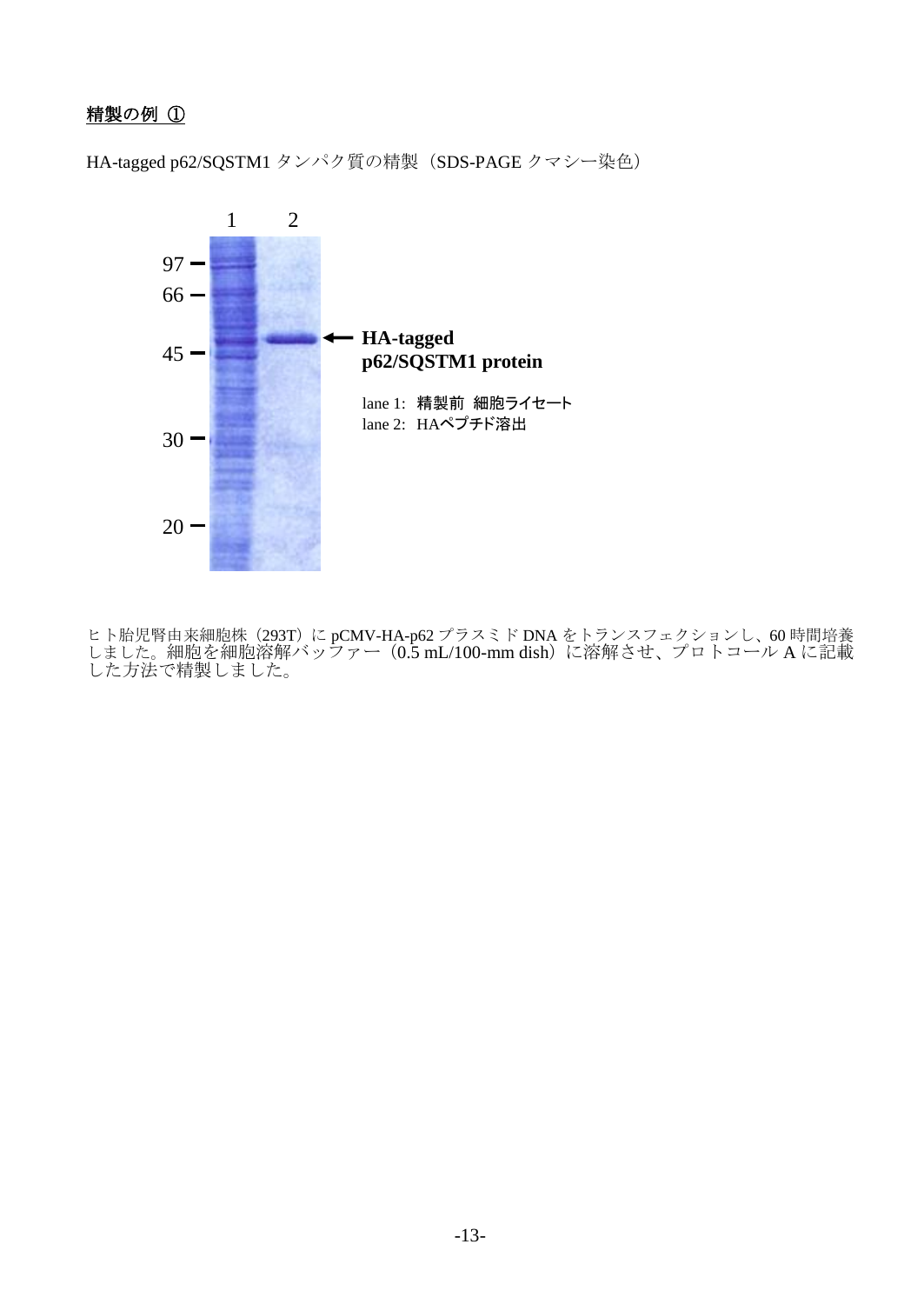# 精製の例 ②



HA-tagged β-Galactosidase の精製 (SDS-PAGE クマシー染色)と酵素活性の確認

ヒト胎児腎由来細胞株(293T)に pcDNA-HA-β-Galactosidase プラスミド DNA をトランスフェクションし、 60 時間培養しました。細胞を細胞溶解バッファー(0.5 mL/100-mm dish)に溶解させ、プロトコールに記載 した方法で精製しました。比較のために、酸およびアルカリでの溶出も行いました。各々の精製は同じ量の 抗 HA tag ビーズ (5 μL) と同じ量の溶出液 (20 μL x 2 回溶出をプール) を用いました。

| ペプチド溶出液(本キット) :中性                 |                                                                      |
|-----------------------------------|----------------------------------------------------------------------|
|                                   | 0.1 M Glycine-HCl (酸溶出液) : pH 3.0 (溶出後ただちに 1 M Tris-HCl, pH 8.0 で中和) |
| $0.1$ M NH <sub>3</sub> (アルカリ溶出液) | :pH 11.3(溶出後ただちに 1 N CH <sub>3</sub> COOH で中和)                       |

タンパク質の活性は精製後の HA-tagged β-Galactosidase の酵素活性を X-gal 呈色反応で検定しました。